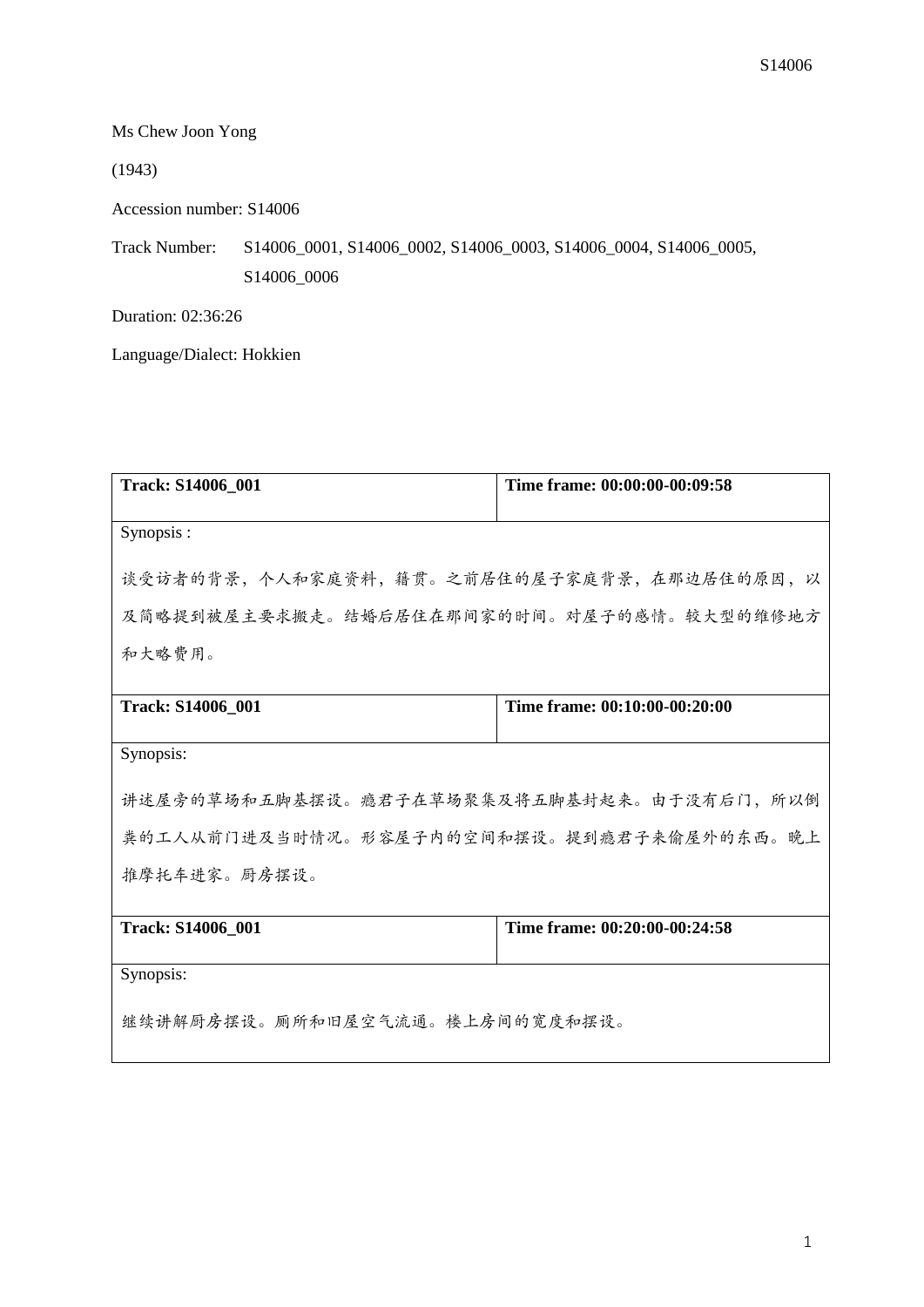| <b>Track: S14006_002</b>                  | Time frame: 00:00:00-00:10:013 |
|-------------------------------------------|--------------------------------|
| Synopsis:                                 |                                |
| 楼上睡房的摆设。帮人看顾孩子,过后在家门前摆档。日常生活。收拾家里的秩序。晚上吃完 |                                |
|                                           |                                |
| 晚餐后的睡觉时间。                                 |                                |
| <b>Track: S14006_002</b>                  | Time frame: 00:10:14-00:20:36  |
| Synopsis:                                 |                                |
|                                           |                                |
| 形容大多使用的生活空间。解释为何楼上很热。屋子曾经修理过的部分,有屋顶和阳台。解释 |                                |
| 以前的砖块不能打钉下去。屋子曾经因为墙壁发霉而涂过洋灰。换电线。 以前厨房用材烧所 |                                |
| 以烟会飞满屋。                                   |                                |
| <b>Track: S14006_002</b>                  | Time frame: 00:20:37-00:31:03  |
|                                           |                                |
| Synopsis:                                 |                                |
| 厕所换成排水系统。自费修理屋内损坏架构,白蚁蛀了换屋子的屋梁,木材朽了的地方更换木 |                                |
| 材。描述前房和后房下雨时漏水。刚开始居住并没有收租金。屋主通知屋子被卖了下令受访者 |                                |
| 搬家。                                       |                                |
|                                           |                                |
| Track: S14006_003                         | Time frame: 00:00:00-00:10:20  |
| Synopsis:                                 |                                |
| 屋子的继承人。老树的树根曾经导致客厅地板翘起。确保屋子安全的方式。比较以前的门和现 |                                |
| 在的门。膜拜的神明、祭品。                             |                                |
|                                           |                                |
| Track: S14006_003                         | Time frame: 00:10:21-00:20:14  |
| Synopsis:                                 |                                |
| 家里庆祝的喜事。瘾君子在外面吸毒但是不受对付。瘾君子偷鞋子 。拜天公。普渡时有人来 |                                |
|                                           |                                |
| 收费的情形。                                    |                                |
|                                           |                                |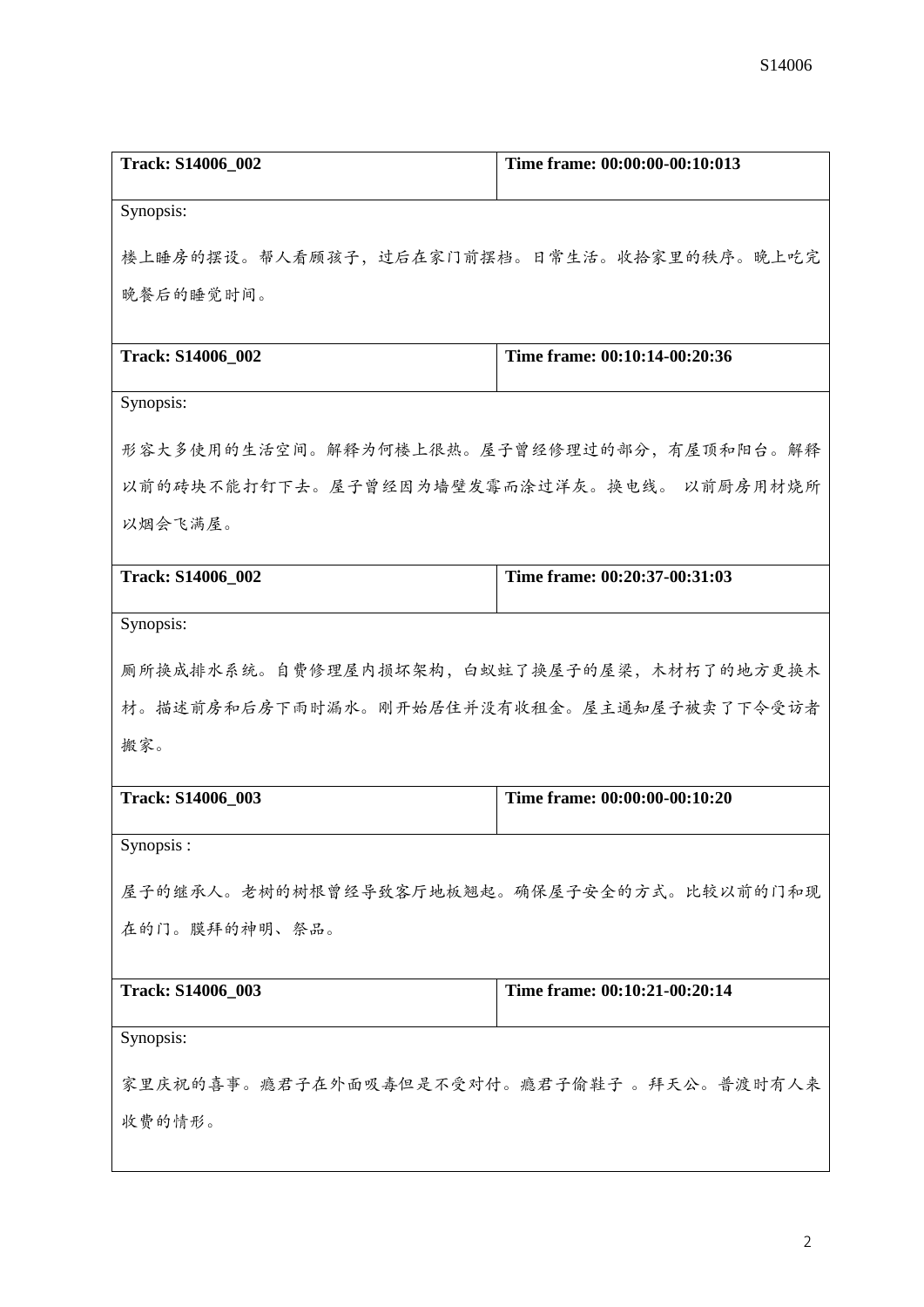| <b>Track: S14006_003</b>                    | Time frame: 00:20:15-00:28:56 |  |
|---------------------------------------------|-------------------------------|--|
| Synopsis:                                   |                               |  |
| 没有继续拜普渡。没有请人来看风水的原因。谈及屋子不干净(闹鬼)。传闻草场空地以前是   |                               |  |
| 整排屋子,被日军轰炸后变空地,挖出七具尸体,最后在该地供奉拿督公。           |                               |  |
| <b>Track: S14006 004</b>                    | Time frame: 00:00:00-00:09:45 |  |
| Synopsis:                                   |                               |  |
| 孩子结婚后搬出去住。曾经在家门前卖食物,顾客现在还记得她,其他族群的顾客叫她阿嬷。   |                               |  |
| 住这里太热闹, 很吵。以前自由港贸易年代没有造成影响, 家门前不太热闹, 热闹的是草场 |                               |  |
| 那边而已。                                       |                               |  |
| <b>Track: S14006 004</b>                    | Time frame: 00:09:45-00:20:12 |  |
| Synopsis:                                   |                               |  |
| 路线改变导致交通集中,家门前太吵。略提到壁画对现在居住的家形成的烦恼。那间家对个人   |                               |  |
| 的意义和感情。邻居互相帮忙、请客的情况。孩子想住那间家。                |                               |  |
| <b>Track: S14006_004</b>                    | Time frame: 00:20:13-00:30:22 |  |
| Synopsis:                                   |                               |  |
| 住乔治市的好处是比较方便。越来越不好的地方也是交通越来越不方便。感慨交通太繁忙,无   |                               |  |
| 法控制世界改变。                                    |                               |  |
| <b>Track: S14006_005</b>                    | Time frame: 00:00:00-00:10:06 |  |
| Synopsis:                                   |                               |  |
| 当时在家门前卖东西的经验和准备工作。如何分配时间。摆档的橱柜。隔壁草场空地的买卖。   |                               |  |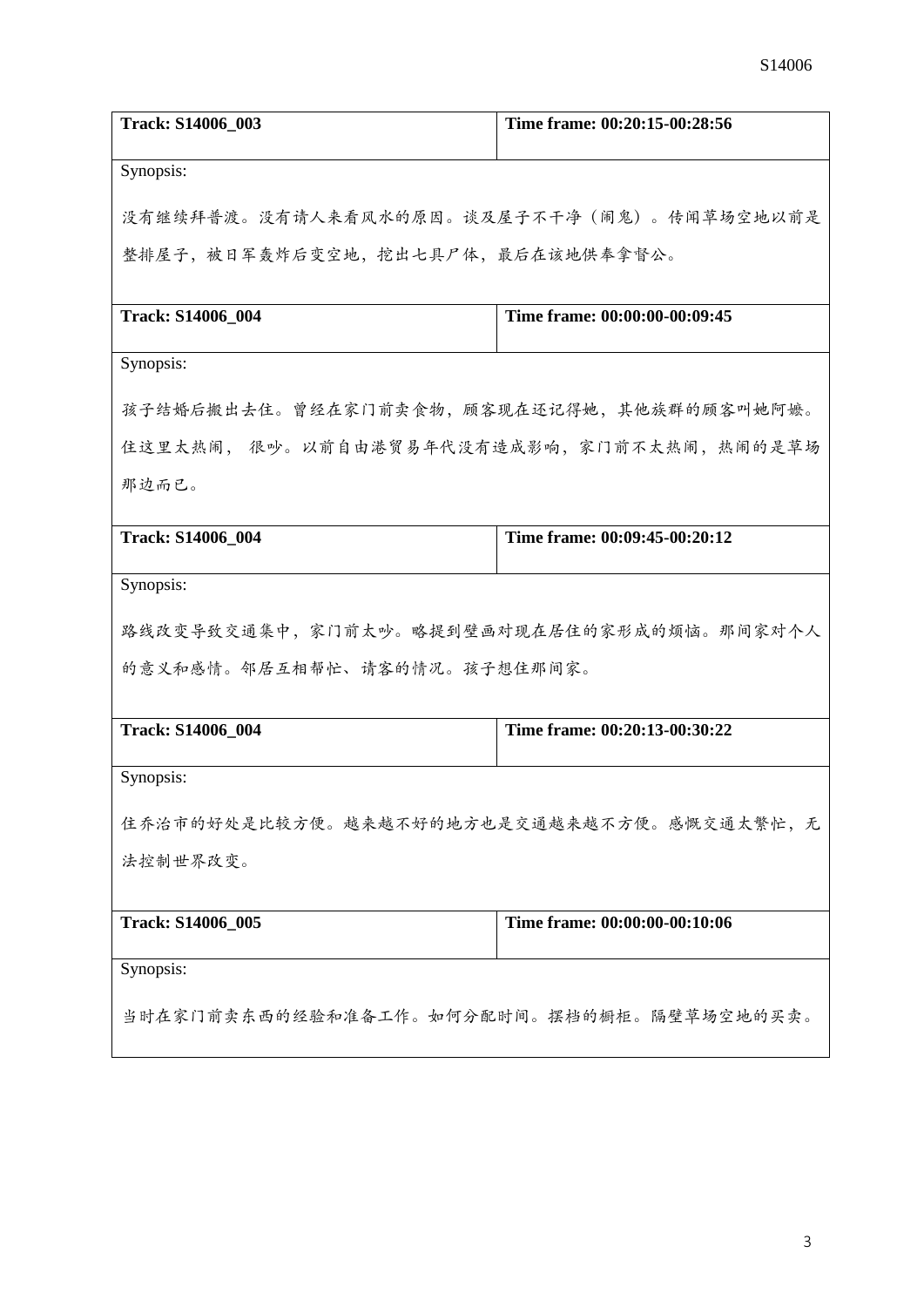| <b>Track: S14006_005</b>                  | Time frame: 00:10:07-00:20:00 |  |
|-------------------------------------------|-------------------------------|--|
| Synopsis:                                 |                               |  |
| 买卖的物品。以前食物的价钱。略提到准备女儿的婚礼准备,包括邀请马来邻居出席、请外人 |                               |  |
| 烹饪。                                       |                               |  |
| <b>Track: S14006_005</b>                  | Time frame: 00:20:00-00:31:03 |  |
| Synopsis:                                 |                               |  |
| 对这间家的第一印象。跟婆婆的相处。接到搬家的通知,找新家时遇上的问题。对面壁画造成 |                               |  |
| 的影响。对乔治市的好感。                              |                               |  |
| Track: S14006_006                         | Time frame: 00:00:00-00:10:04 |  |
|                                           |                               |  |
| Synopsis:                                 |                               |  |
| 搬过来的时间。描述曾经有人拖欠租金的情形。觉得新年现在的住处会比较热闹。      |                               |  |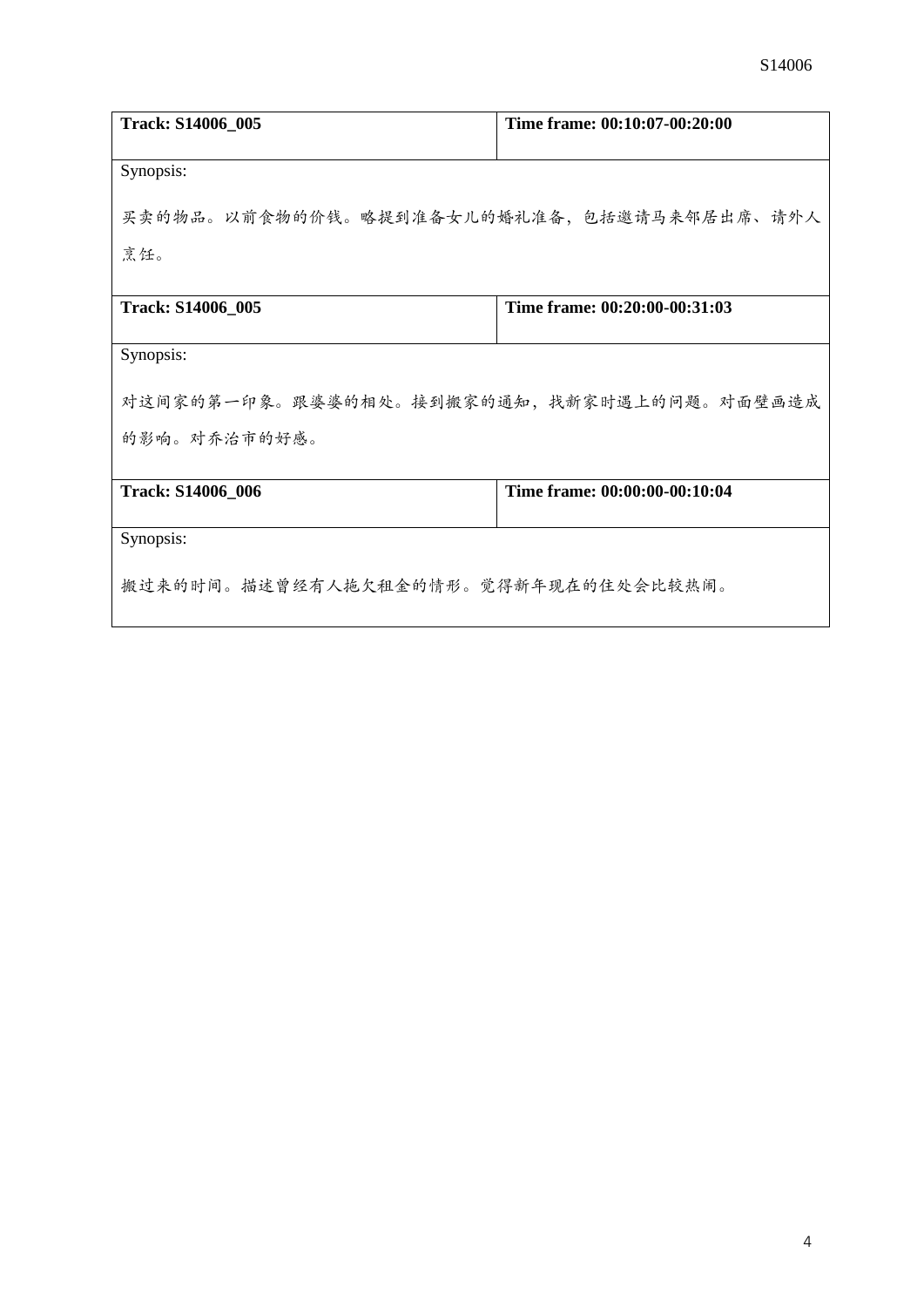## Ms Chew Joon Yong

## (1943)

Accession number: S14006

Track Number: S14006\_0001, S14006\_0002, S14006\_0003, S14006\_0004, S14006\_0005, S14006\_0006

Duration: 02:36:26

Language/Dialect: Hokkien

| <b>Track: S14006 001</b> | Time frame: $00:00:00-00:09:58$ |
|--------------------------|---------------------------------|
|                          |                                 |

Synopsis :

Personal and family background. Background of the house they resided in, reason of their stay, and brief mention of them being evicted by the house owner. The time she stayed in the house after marriage. Her affection for the house. Places which had undergone major renovation and the costs.

| <b>Track: S14006 001</b> | Time frame: 00:10:00-00:20:00 |
|--------------------------|-------------------------------|
|                          |                               |

Synopsis:

Description of the surrounding of the house, with a field beside it, and the layout of the five-foot-way. How the drug addicts gathered at the field and blocked the five foot-way. How the night soil men went in and out from the house through the front door as there was no back door. Spaces and layout of the house. Mentioned about the drug addicts stealing things outside the house. Parking of motorbike inside the house. The kitchen layout.

| <b>Track: S14006 001</b> | Time frame: 00:20:00-00:24:58 |
|--------------------------|-------------------------------|
|                          |                               |

Synopsis:

Continued with description of the kitchen layout. Good air ventilation of the toilet and the old house. The width of the room upstairs and its layout.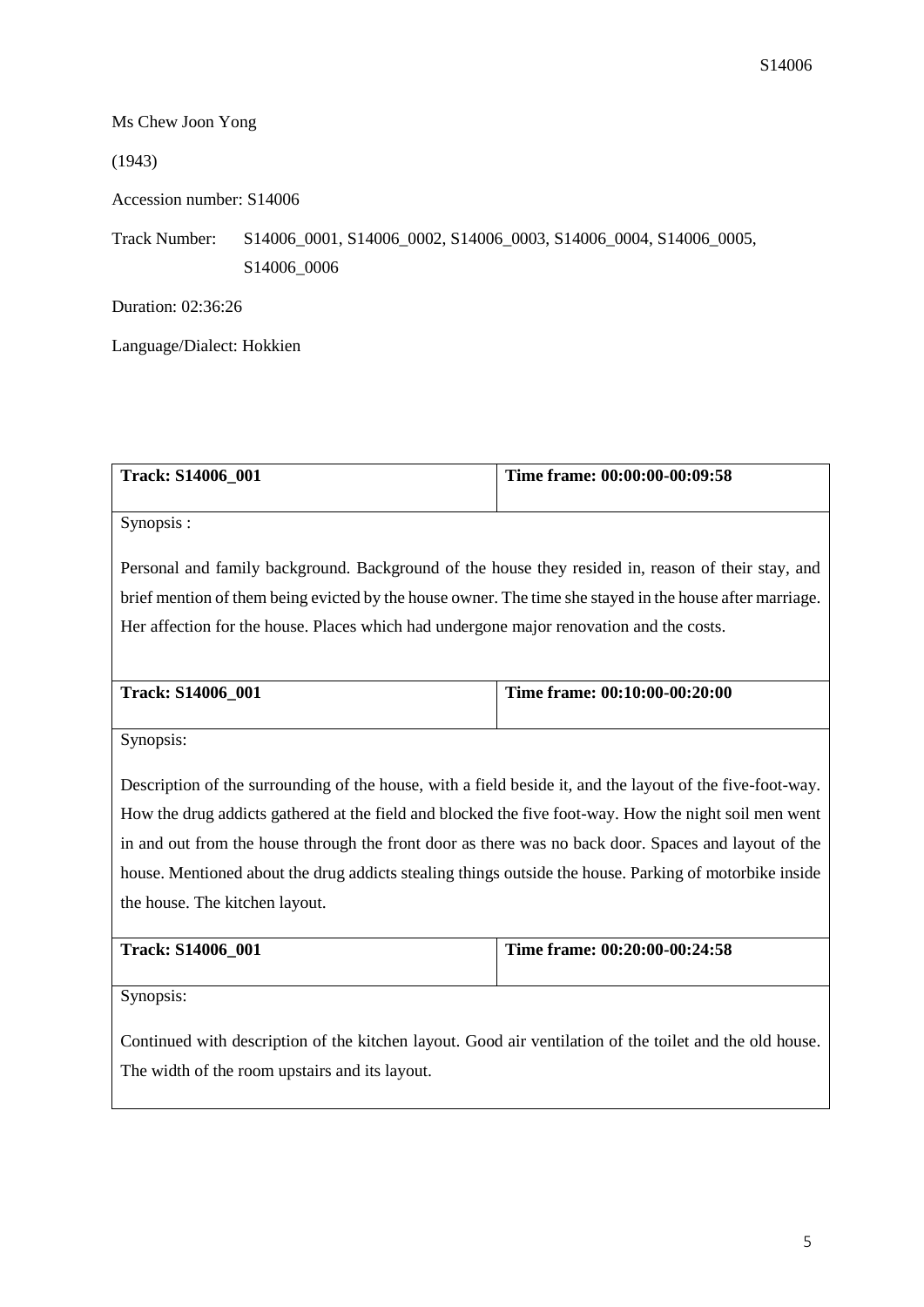| <b>Track: S14006 002</b> | Time frame: 00:00:00-00:10:013 |
|--------------------------|--------------------------------|
|                          |                                |

Synopsis:

Layout of the room upstairs. Baby-sitting others' children, followed by food selling in front of the house. Daily routine. The order of household chores. Bed time after dinner.

| <b>Track: S14006 002</b> | Time frame: $00:10:14-00:20:36$ |
|--------------------------|---------------------------------|
|                          |                                 |

Synopsis:

Description of the most used space in the house. Explanation on why the upstairs was warm. The renovated parts in the house which included the roof and terrace. The bricks used in the past could not be nailed. The moldy wall which was cemented. Electrical wires were changed. There was smoke everywhere when timbers were used in cooking.

| <b>Track: S14006 002</b> | Time frame: 00:20:37-00:31:03 |
|--------------------------|-------------------------------|
|                          |                               |

Synopsis:

Description of the bucket toilet system which was changed into flushing system. Talked about the house repairing work paid by themselves. Change of the termites attacked pillars and the rotten floor boards. The water leaking problem in the front room and back room when raining. Talked about the free of charge stay initially. The interviewee was asked to move out when the house was sold.

| <b>Track: S14006 003</b> | Time frame: 00:00:00-00:10:20 |
|--------------------------|-------------------------------|
|                          |                               |

Synopsis :

Inheritor of the house. The floor in the living room was once risen up by the roots of an old tree. Safety precautions taken in the house. Comparison between the door in the past and the present. Deities worshipped and the offerings.

| <b>Track: S14006 003</b> | Time frame: $00:10:21-00:20:14$ |
|--------------------------|---------------------------------|
|                          |                                 |

Synopsis:

Celebrations in the house. Talked about drug addicts who took drug outside but no action was taken by the police. The stealing of shoes by drug addicts. The worship of Heavenly God. Description of people who came to collect money during the Hungry Ghost Festival.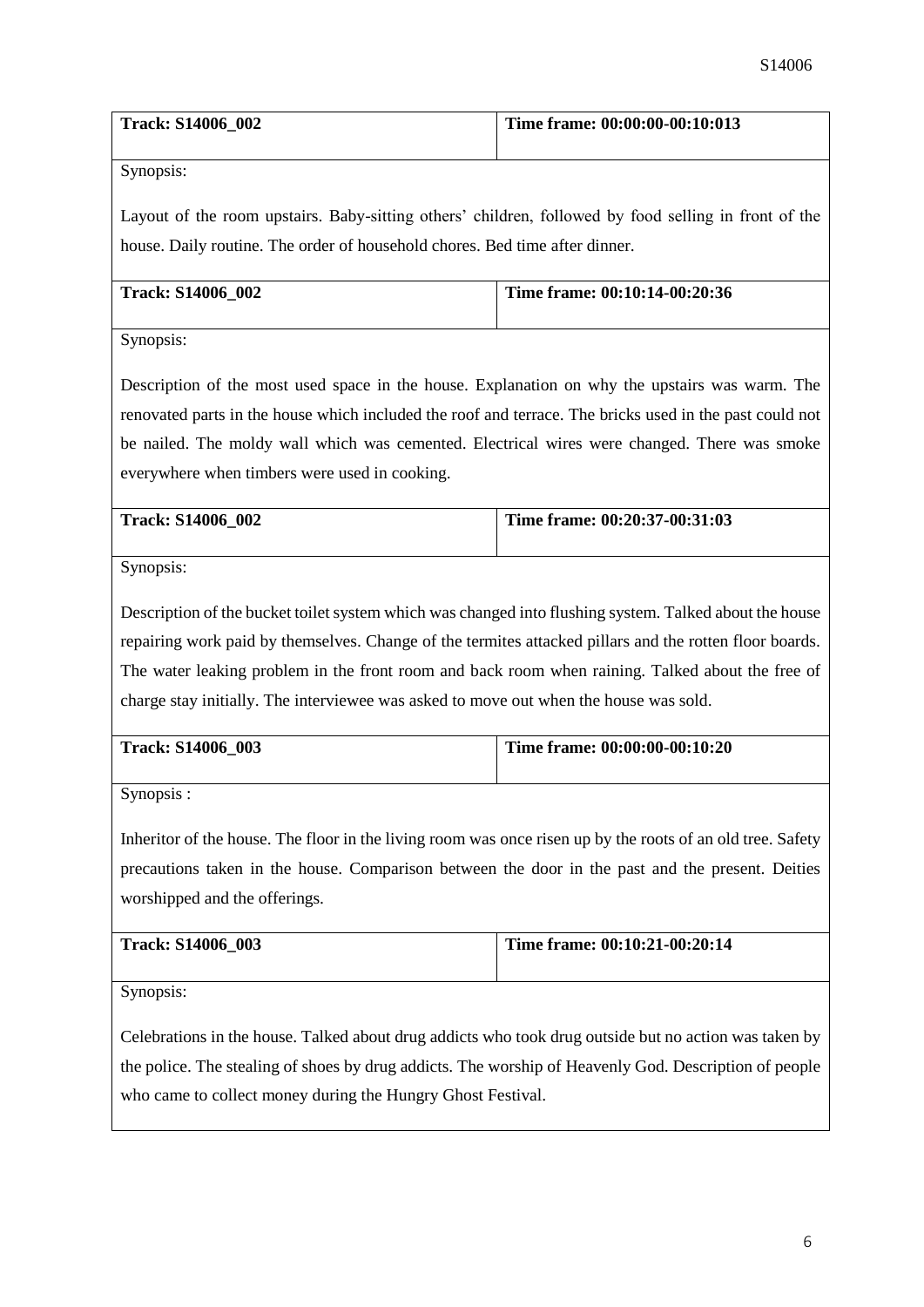| <b>Track: S14006 003</b> | Time frame: 00:20:15-00:28:56 |
|--------------------------|-------------------------------|
|                          |                               |

Synopsis:

The discontinuation of the Hungry Ghost Festival worship. Reason of not seeking Feng Shui advice for the house. Mentioned about the house being haunted. It was believed that the empty field area was once occupied by a row of shophouses which collapsed during a Japanese bombing raid. Seven corpses was discovered in that area and eventually a Datuk Kong shrine was set up there.

| <b>Track: S14006 004</b> | Time frame: 00:00:00-00:09:45 |
|--------------------------|-------------------------------|
|                          |                               |

Synopsis:

Her son's moving from the house after marriage. Talked about her food selling in front of the house in the past; some customers could still remember her until today and customers from different ethnic groups called her "Ah Ma" (grandmother). The lively and noisy living environment here. There was no difference during the free port era, as the crowd gathered mostly at the field, not in front of the house.

| <b>Track: S14006 004</b> | Time frame: 00:09:45-00:20:12 |
|--------------------------|-------------------------------|
|                          |                               |

Synopsis:

The change of traffic directions had resulted greater noise pollution to the house. Brief description of the disturbance caused by murals. Her affection for the house and its significance to her. Interactions among the neighbours, who helped up and shared food with each other. Her children's wishes to stay in the house.

| <b>Track: S14006 004</b> | Time frame: $00:20:13-00:30:22$ |
|--------------------------|---------------------------------|
|                          |                                 |

Synopsis:

The convenience of living in GEorge Town. The drawback is that the traffic is getting worse. Lamented about the busy traffic and the change of the world which she could not do anything about.

|  | <b>Track: S14006 005</b> | Time frame: $00:00:00-00:10:06$ |
|--|--------------------------|---------------------------------|
|--|--------------------------|---------------------------------|

Synopsis:

Description of her experience on food selling and preparation in front of the house. Time allocation. Cabinets used for the food selling business. Trading activities done in the empty area of the field.